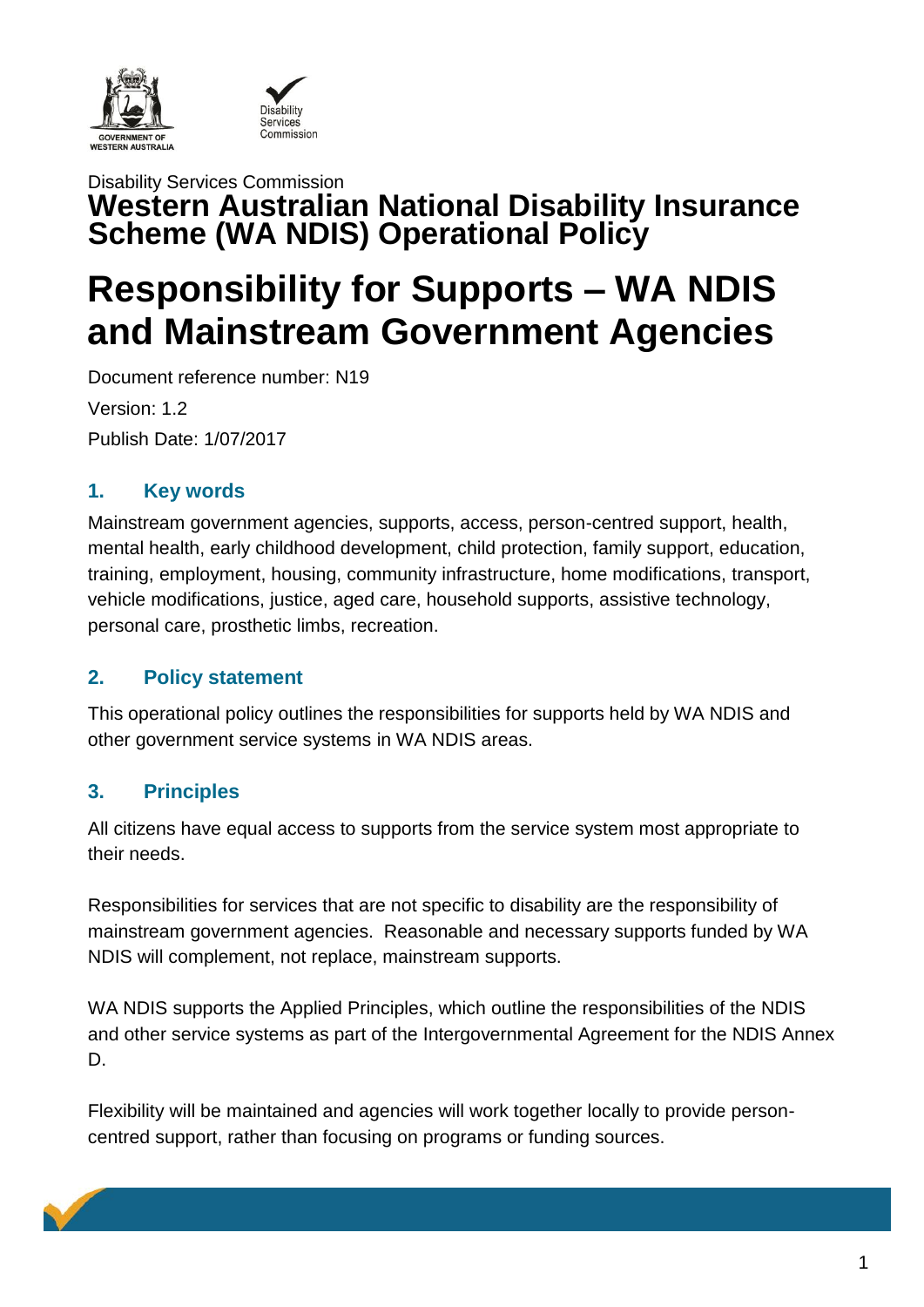### **4. Introduction**

In WA NDIS, a person with disability develops a plan based on their identified goals and the exploration of a range of strategies and options. In addition to the person's goals for a good life, the plan documents the strategies identified to achieve these goals and reflects the importance of informal, natural supports, such as friends, neighbours, and local community connections.

The reasonable and necessary supports in a plan which require WA NDIS funding must relate to the disability and must meet each of a range of criteria, including that the support is most appropriately funded or provided through the WA NDIS.

This operational policy describes the supports which are funded through WA NDIS and those more appropriately provided by other mainstream government agencies.

### **5. Implementation**

This operational policy will be implemented in WA NDIS areas.

The following information supports decision making and assists in identifying whether a support is more appropriately provided through WA NDIS or another service system.

Some disability specific supports documented in WA NDIS plans are provided by mainstream agencies through in-kind services. In-kind programs are existing disability support services that people may access and have recorded in a plan. However, no funding is provided to access in-kind supports as the Western Australian and/or Commonwealth government(s) fund the mainstream agency responsible for the implementation of that support.

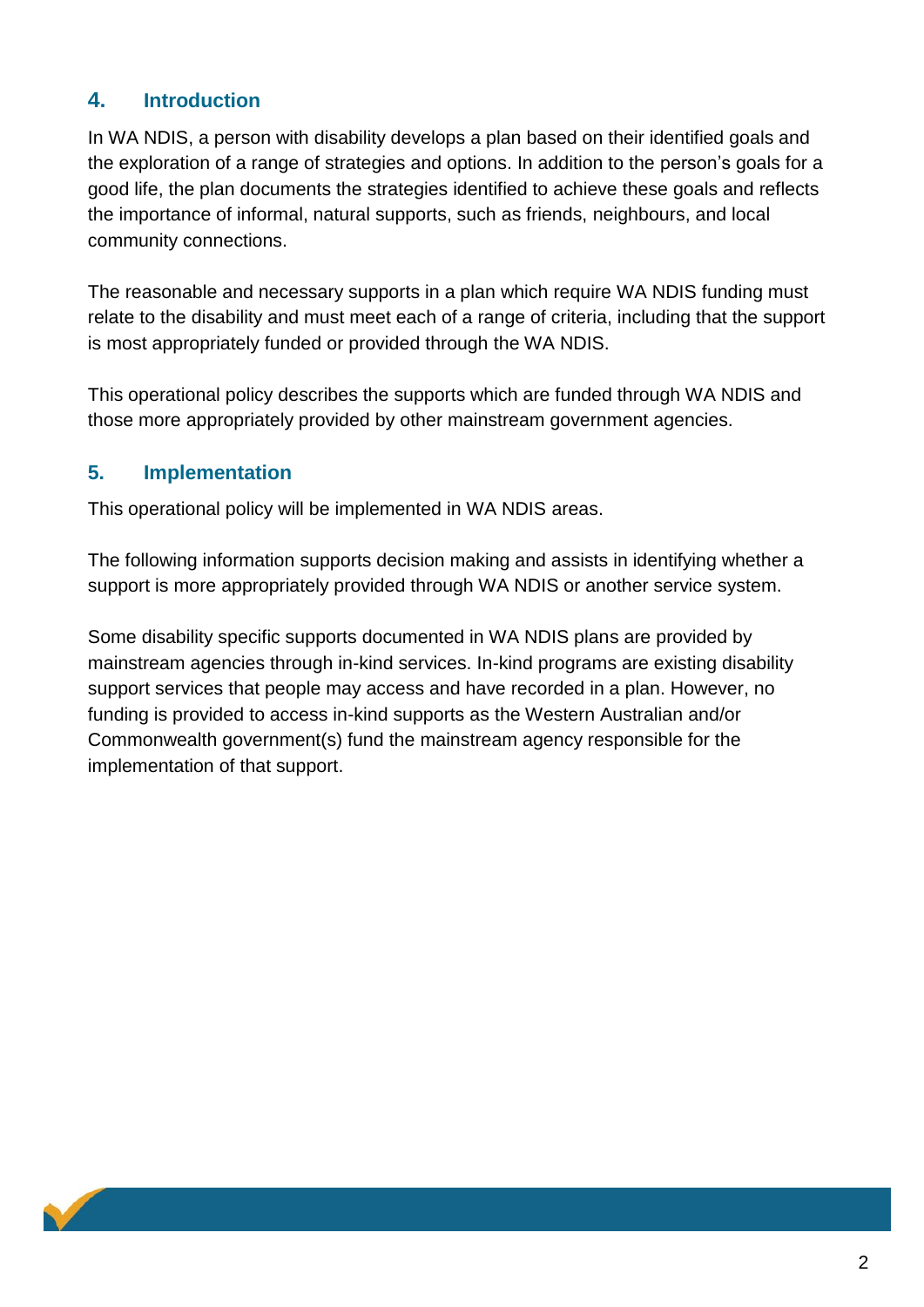Areas of general supports that are covered in the appendices are as follows:

| <b>Support</b>                                                      | <b>Appendix</b> |
|---------------------------------------------------------------------|-----------------|
| Health                                                              |                 |
| Mental health                                                       | 2               |
| Early childhood development and education                           | 3               |
| Child protection and family support                                 | 4               |
| School education                                                    | 5               |
| Higher education and vocational education and training              | 6               |
| Employment                                                          | 7               |
| Housing and community infrastructure, including home modifications  | 8               |
| Transport, including vehicle modifications                          | 9               |
| Justice                                                             | 10              |
| Aged care                                                           | 11              |
| Other general supports such as household supports, assistive        | 12              |
| technology, personal care, prosthetic limbs and recreation supports |                 |

### **6. Compliance**

Compliance with this policy is mandatory.

### **7. Communication**

This document will be published on the Disability Services Commission's website and intranet, and relevant employees and other stakeholders advised of its existence.

### **8. Evaluation and review**

This policy will be reviewed in 24 months or whenever required by a significant change to relevant policy, people, process, technology and/or information. Evaluation of the policy will take into account operational learning, feedback from stakeholders and relevant data.

### **9. Related documents**

Principles to Determine and Responsibilities of the NDIS and Other Support Systems, Applied Principles and Tables of Support, Annex D Individualised Funding Policy Policy for Recreation for People with Disability WA NDIS Coordination Framework People at Risk Policy and Operational Guidelines Eligibility Policy for Specialist Disability Services funded or provided by the Commission Family Members as Paid Support Workers Policy WA NDIS Assistive Technology and Home Modifications Imprest List Relevant Interagency Memoranda of Understanding

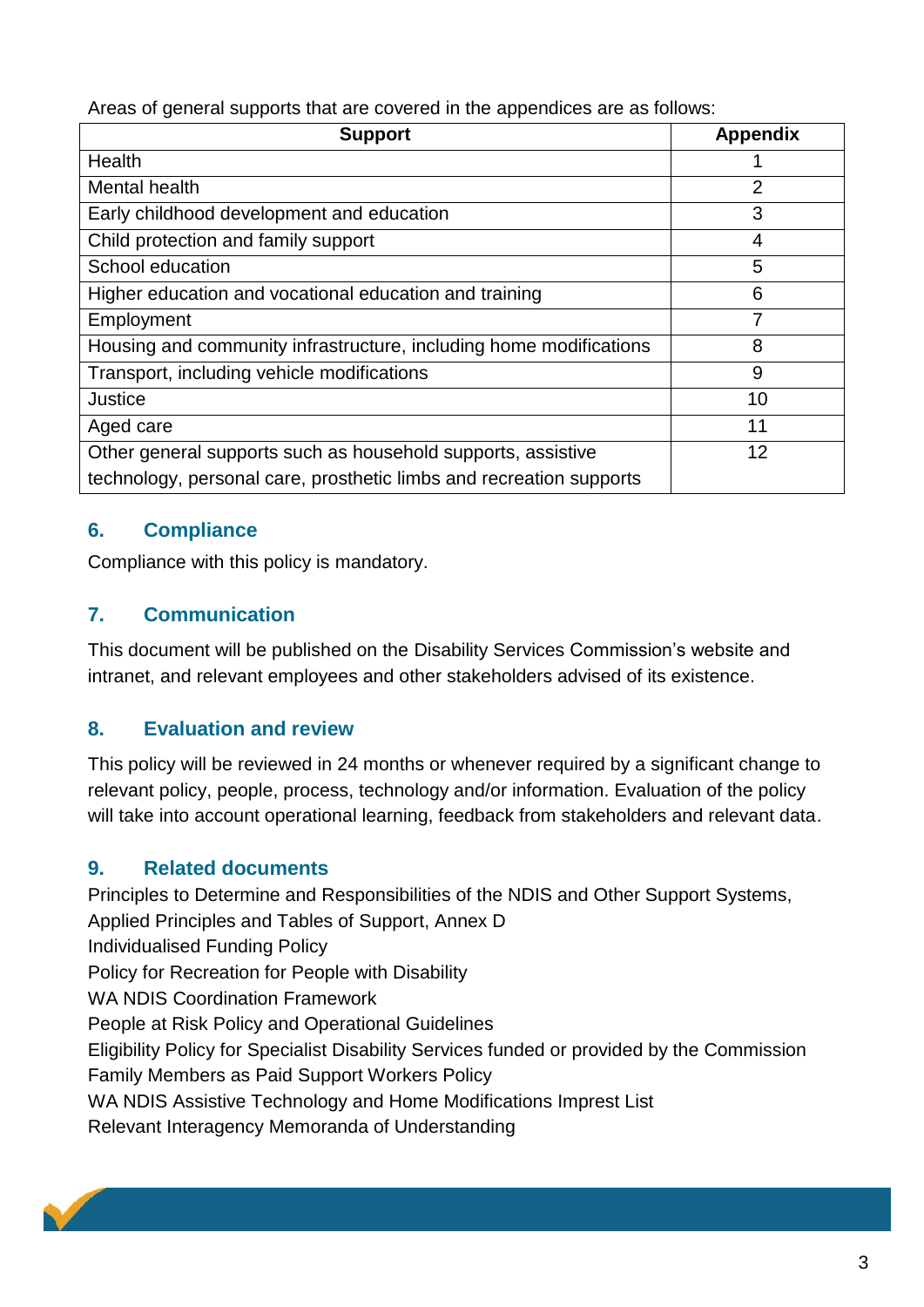### **Health**

WA NDIS **will be** responsible for supports relating to a person's ongoing functional impairment resulting from their permanent disability. WA NDIS funding for these supports may be available where determined to be reasonable and necessary within the context of the person's circumstances. The supports will enable the person to undertake activities of daily living including maintenance supports delivered or supervised by clinically trained or qualified health practitioners. This is where supports are integrally linked to the care and support a person with disability requires for living in the community.

Supports may include:

- Assistive technology such as wheelchairs, hearing aids and adjustable beds relating to a person's permanent disability.
- Items such as prosthetics and artificial limbs (interim artificial limbs and surgery remains the responsibility of the health system).
- Home modifications, personal care and domestic assistance. This will assist a person with disability exiting the health system to live independently in the community or return to their own home.
- Allied health and other therapy where this is required as a result of the person with disability's impairment, including physiotherapy, speech therapy, occupational therapy, podiatry and specialist behaviour intervention. The health system is responsible for the initial supports if they are required as part of rehabilitation from an accident or injury or as part of treatment for medical conditions. WA NDIS is responsible for maintenance supports where a person has reached a point of stability in regard to their functional capacity.

The health system has responsibility for assisting a person with disability with clinical and medical treatment.

This includes:

- The diagnosis and aids and equipment related to the clinical treatment of health conditions, including ongoing or chronic health conditions, and other activities that aim to improve a person's health status such as general practitioner services, medical specialist services, dental care, nursing, allied health services (including acute and post-acute services), preventive health, care in public and private hospitals and pharmaceuticals or other universal entitlements.
- Time-limited, goal-oriented services and therapies where the predominant purpose is treatment directly related to the person's health status, or after a recent medical or surgical event, to enable a person to regain his or her maximum achievable level of functioning, including rehabilitation and post-acute care. This may include physiotherapy, speech therapy and occupational therapy.

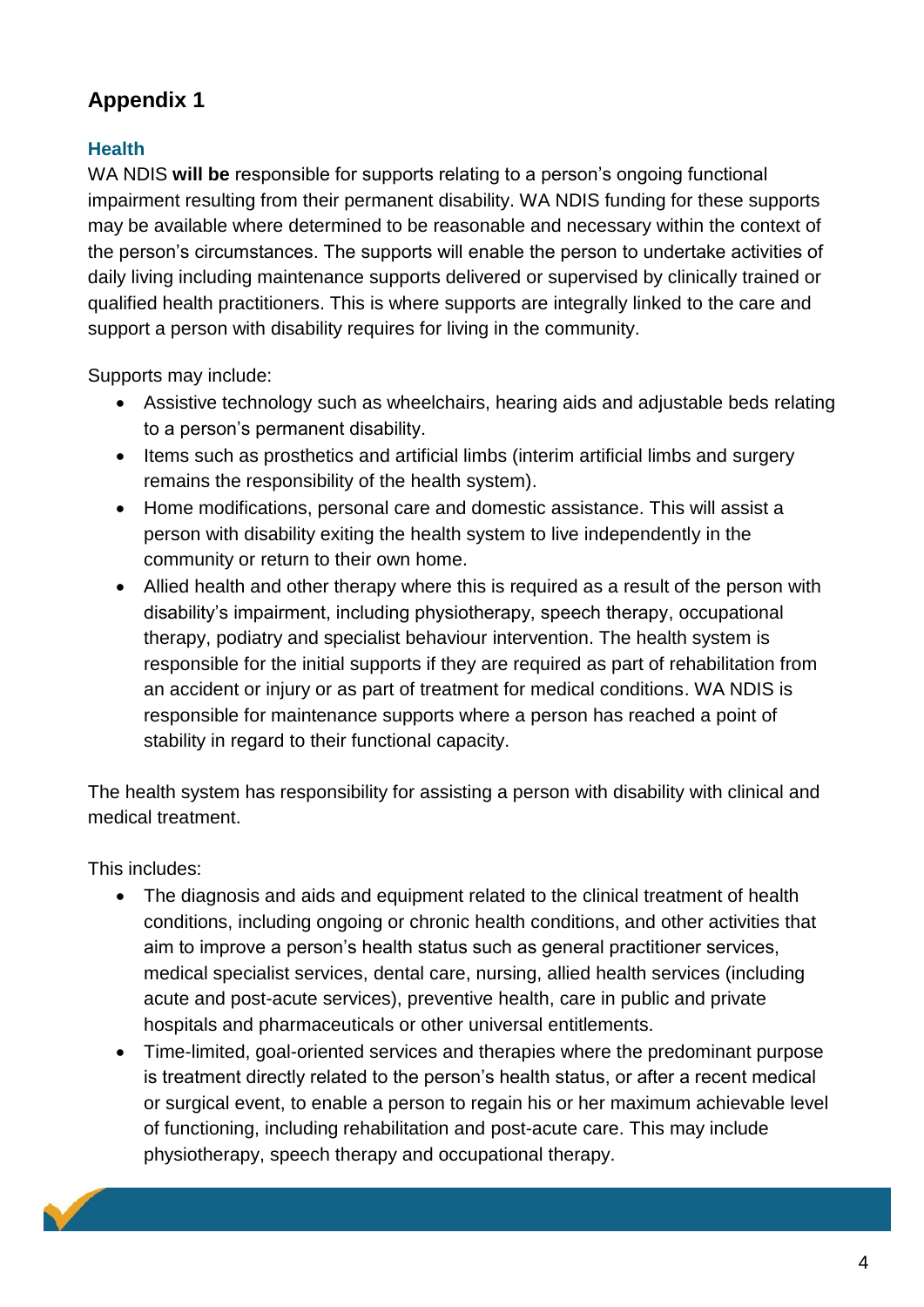- Assistive technology prescription following discharge from hospital to meet the person's interim needs.
- Interim time-limited support services to support a person's safe discharge to home.
- Palliative care irrespective of whether the illness or disease may or may not be related to the person's ongoing disability.

Functional supports as part of a person's plan may continue to be provided at the same time as palliative care services, recognising that supports may need to be adjusted in scope or frequency as a result of the need to align with the core palliative care being delivered through sub-acute health services.

Individuals and families may also be responsible for costs associated with medical and clinical services, such as out of pocket expenses, gap payments and private health insurance fees. WA NDIS will not cover these costs.

The mainstream agency that is primarily responsible for general health in WA is the Department of Health.

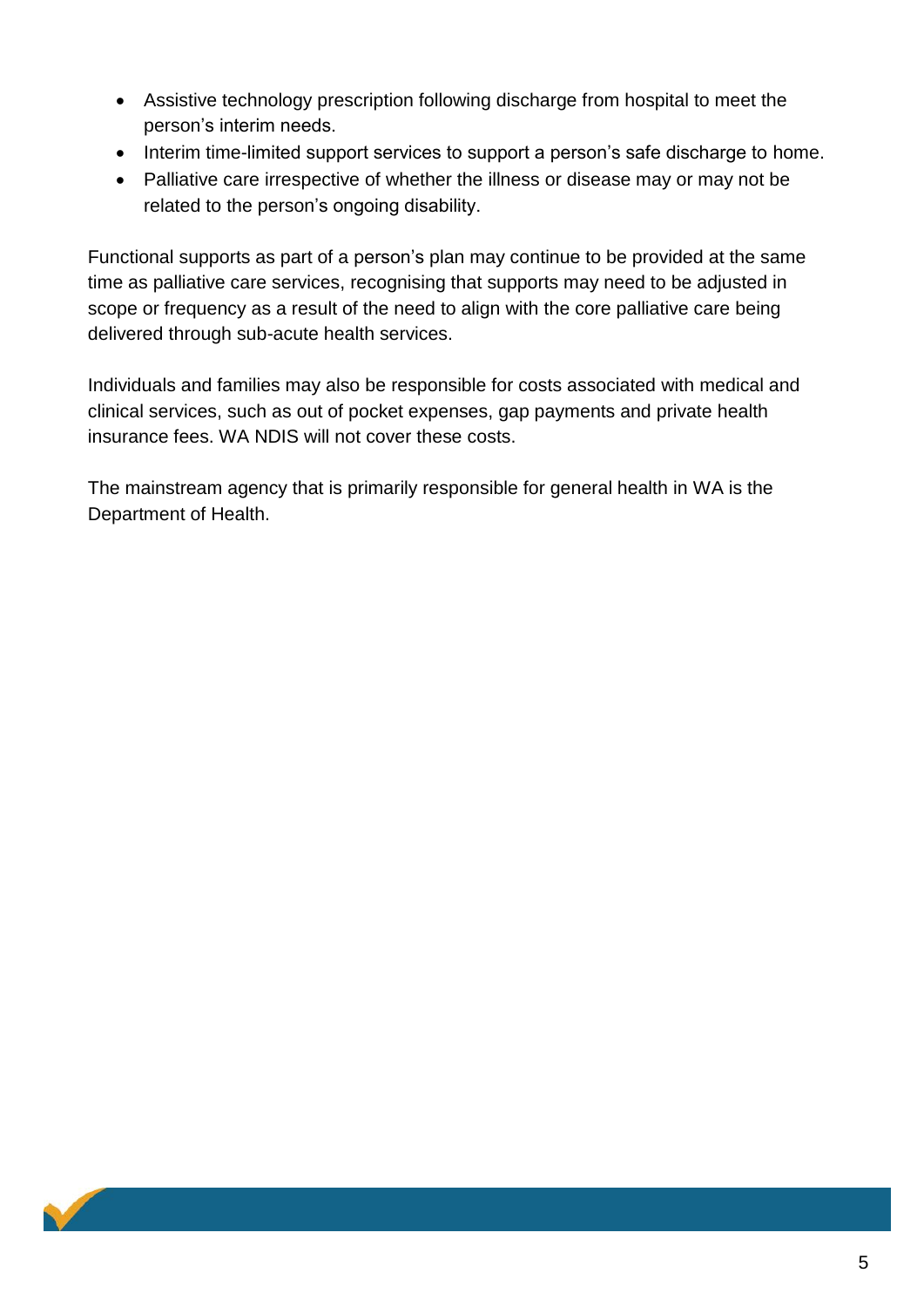### **Mental Health**

WA NDIS will include people with impairments attributable to psychiatric conditions, as outlined in the eligibility policy of WA NDIS. Most will have their support needs met from WA NDIS and the health and mental health systems.

WA NDIS **will be** responsible for supports that are **not** clinical in nature and that focus on a person's functional ability, including supports that enable a person with a mental illness or psychiatric condition to undertake activities of daily living and participate in the community, social and economic life. WA NDIS funding for these supports may be available where determined to be reasonable and necessary within the context of the person's circumstances. These include:

- assistance to coordinate supports and assistance with daily personal activities
- development of daily living and life skills
- assistance with accommodation and tenancy obligations, but not rent
- assistance with daily life tasks in a shared living arrangement (non-clinical)
- assistance with transport.

The health and mental health systems have responsibility for providing a range of supports for people with disability with clinical and medical treatment and are responsible for the diagnosis and treatment of psychiatric conditions and mental illness. The health and mental health systems are responsible for:

- Supports related to mental health that are clinical in nature, including acute, ambulatory and continuing care, rehabilitation/recovery, and early intervention supports, including clinical support for child and adolescent developmental needs.
- Clinical rehabilitation, or where the service model primarily employs clinical staff, or supports relating to a co-morbidity with a psychiatric condition where the comorbidity is clearly the responsibility of another support system (e.g. treatment for a drug or alcohol issue).
- Intensive case coordination operated by the mental health system where a significant component of case coordination is related to the mental illness.

The mainstream agencies that are primarily responsible for mental health in WA are the Mental Health Commission and the Department of Health.

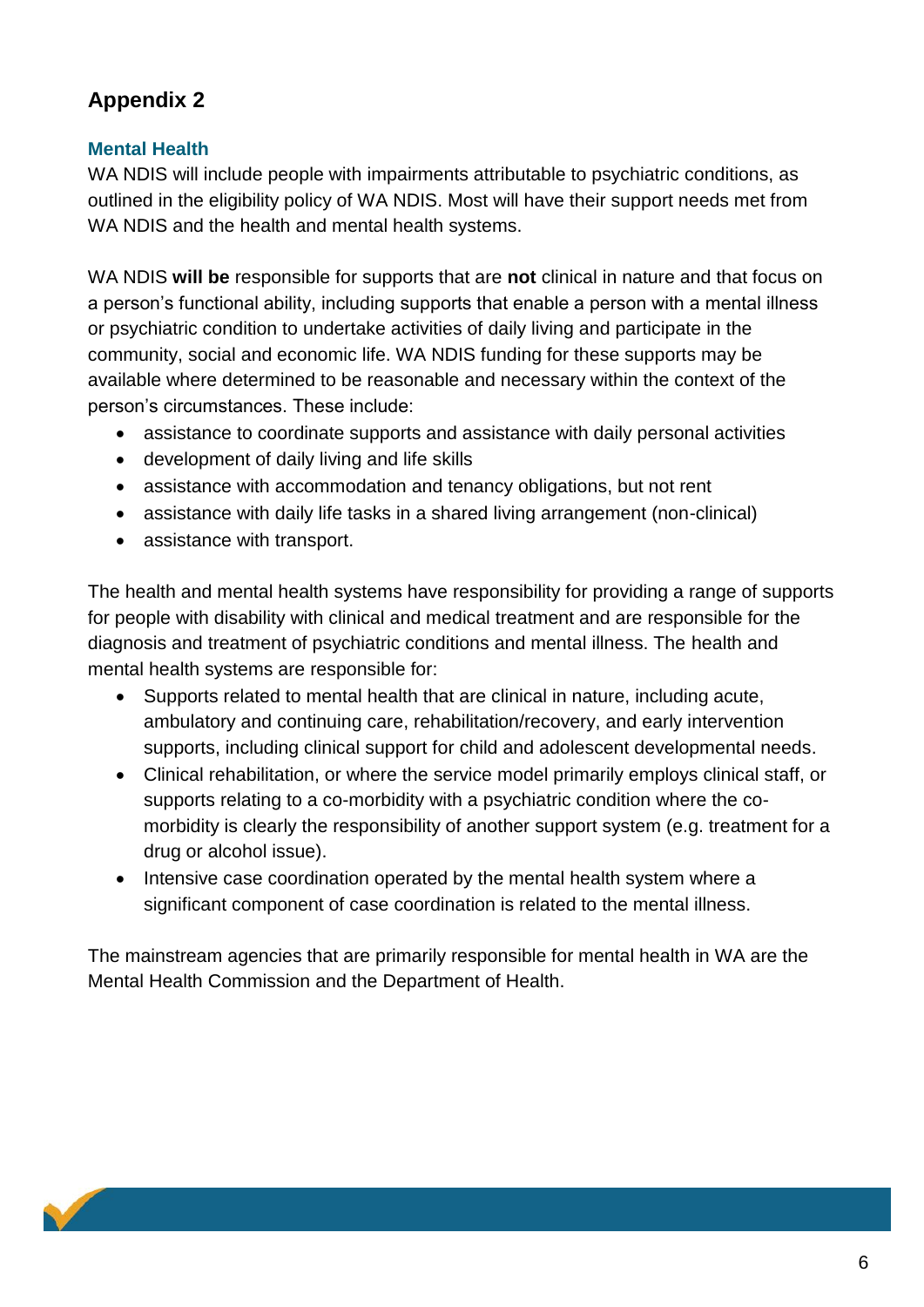### **Early Childhood Development**

Early childhood interventions can be provided where reasonable and necessary for children under six years of age. They aim to optimise learning, development and social participation of the child by facilitating the achievement of the normal developmental milestones of early childhood, with particular regard to the functional domains of self-care, language, cognition and motor development.

In relation to early childhood supports, WA NDIS **will be** responsible for:

- Personalised individualised supports, specific to a child's disability (or developmental delay), which are additional to the needs of children of a similar age and beyond the reasonable adjustment requirements of early childhood development service systems.
- Early interventions for children with disability (or developmental delay) which are:
	- Specifically targeted at enhancing a child's functioning to undertake activities of daily living, and that are required because of the child's disability.
	- Likely to reduce the child's future support needs, which would otherwise require support from WA NDIS in later years, including through a combination and sequence of supports (not including medical and health treatments outlined in the health system section above).

WA NDIS funding for these supports may be available where determined to be reasonable and necessary within the context of the person's circumstances.

WA NDIS will **not be** responsible for:

- Supports that are specifically for the purpose of accessing a universal service, such as school readiness programs that prepare a child for education.
- Early childhood education and personal care supports which are usually required by children of a similar age including inclusion supports that enable children to participate in early childhood education and care settings.
- The health system, including child and maternal health services, will be responsible for supports, which are clinical in nature including acute, ambulatory or continuing care, and new-born follow-up.
- The early childhood education and care sector will continue to be responsible for meeting the educational and care needs of children with a development delay or disability, including through inclusion supports that enable children to participate in early childhood education and care settings.

The mainstream agencies that are responsible for early childhood care and education in WA are the Department of Education, the Department of Community Services, Department of Health and the federal Department of Education.

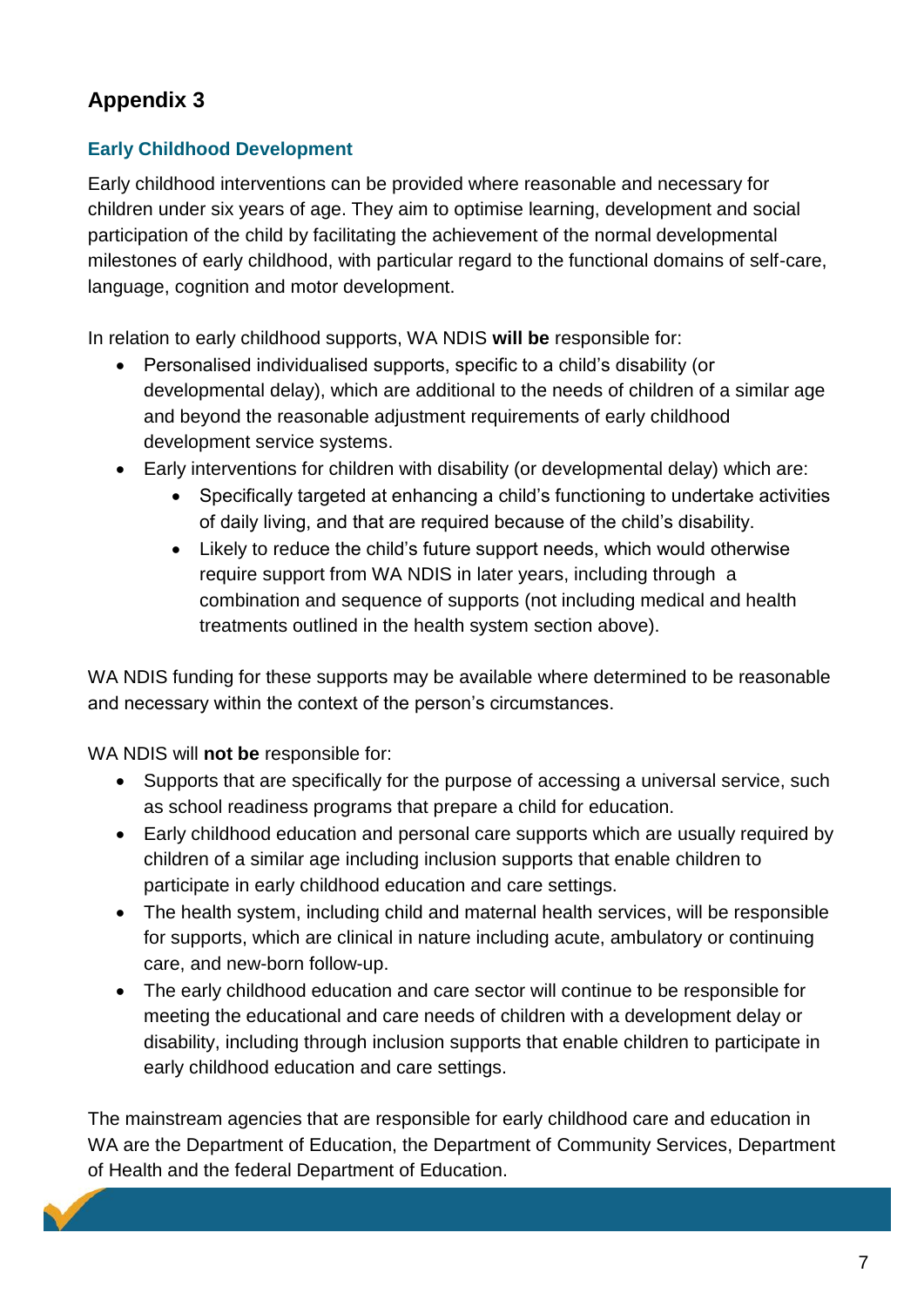#### **Child Protection and Family Support**

Where a child with disability is in out-of-home care, WA NDIS **is responsible for** supports specific to the child's disability or developmental delay, which are additional to the needs of children of similar ages, in similar out-of-home care arrangements. On occasion, children will remain with their families but be under care and protection orders. WA NDIS funding for these supports may be available where determined to be reasonable and necessary within the context of the person's circumstances.

WA NDIS **will be** responsible for support to children, foster families and carers required as a direct result of the child's disability or parent's disability, including supports that enable foster families and carers to sustainably maintain their caring role, including community participation, therapeutic and behavioural supports, additional respite and aids and equipment. The diversity of out-of-home care arrangements is recognised and the level of 'reasonable and necessary' supports will reflect the circumstances of the individual child.

WA NDIS **will not** be responsible for accommodation needs of children in out-of-home care, including the purchase and maintenance of any capital assets such as housing, care allowances and payments.

Agencies within the child protection system will be responsible for statutory child protection and are responsible for promoting the safety of children from abuse and neglect. This includes public education on child safety and management of the statutory child protection system, including reporting.

The child protection, community services, family support, education and/or health sectors will continue to be responsible for general parenting programs, counselling and other supports for families that are provided both to the broad community and families at risk of child protection intervention. This includes making these services accessible and appropriate for families of a child with disability.

The child protection system will be responsible for meeting the needs of the children with disability in out-of-home care, where these supports are not additional to the needs of children of similar age in similar out-of-home care arrangements. It includes support to carers of children in out-of-home care.

The mainstream agency that deals with child protection in WA is the Department of Community Services.

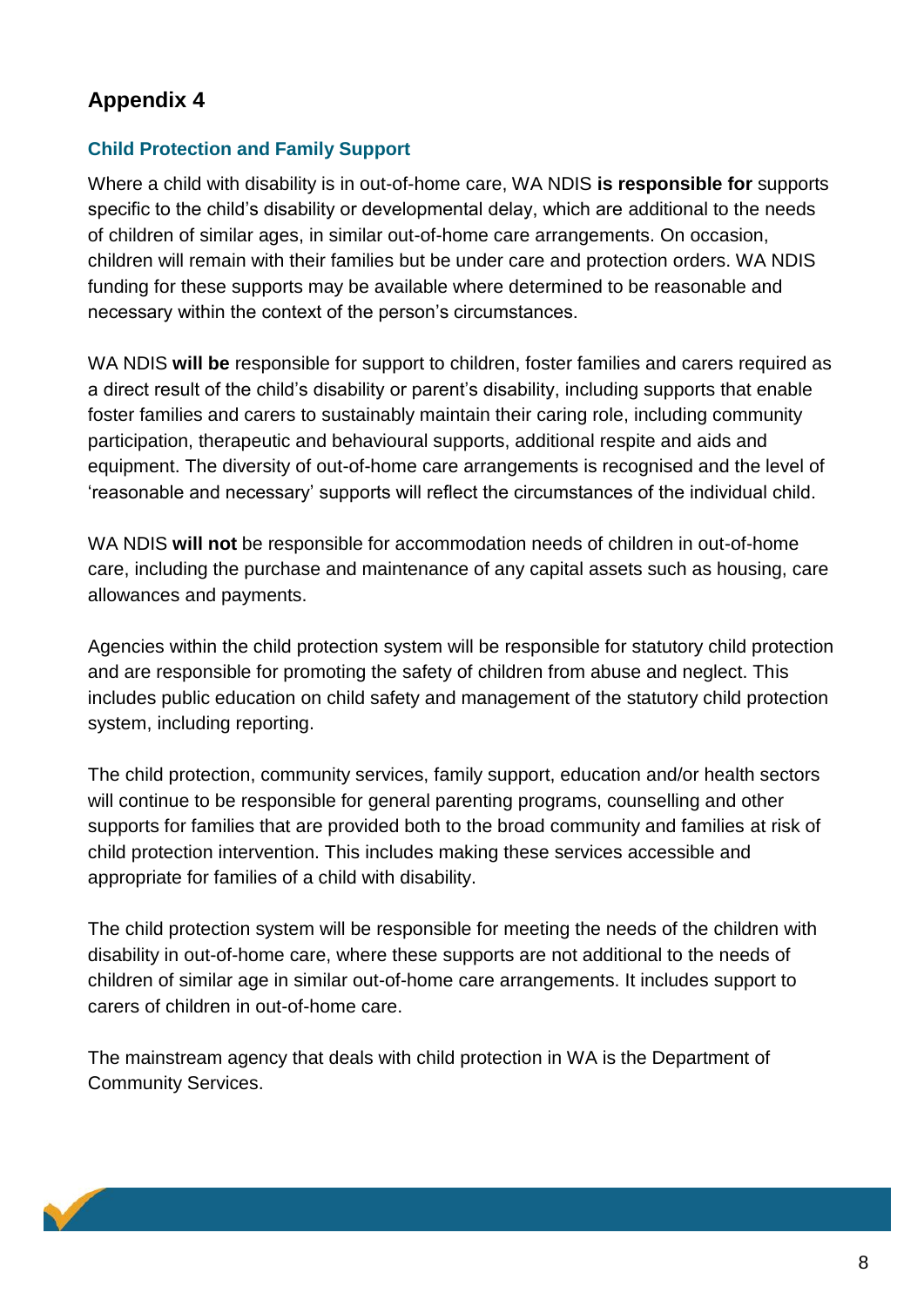### **School Education**

WA NDIS **will be** responsible for supports that a student requires that are associated with the functional impact of the student's disability on their activities of daily living. This includes supports such as personal care and support, specialist transport to and from school (where no other transport option is available) and specialist supports for transition from school education to further education, training or employment that are required because of the student's disability.

WA NDIS funding for these supports may be available where determined to be reasonable and necessary within the context of the person's circumstances. Any supports funded by the WA NDIS will recognise the operational requirements and educational objectives of schools and will be coordinated with the relevant school.

WA NDIS will **not be** responsible for the universal and statutory role of the schooling system. WA NDIS will not be responsible for personalising either learning or supports for students that primarily relate to their educational attainment (including teaching, learning assistance and aids, school building modifications and transport for school activities).

The mainstream agencies that deal with education in WA are the Department of Education and the federal Department of Education.

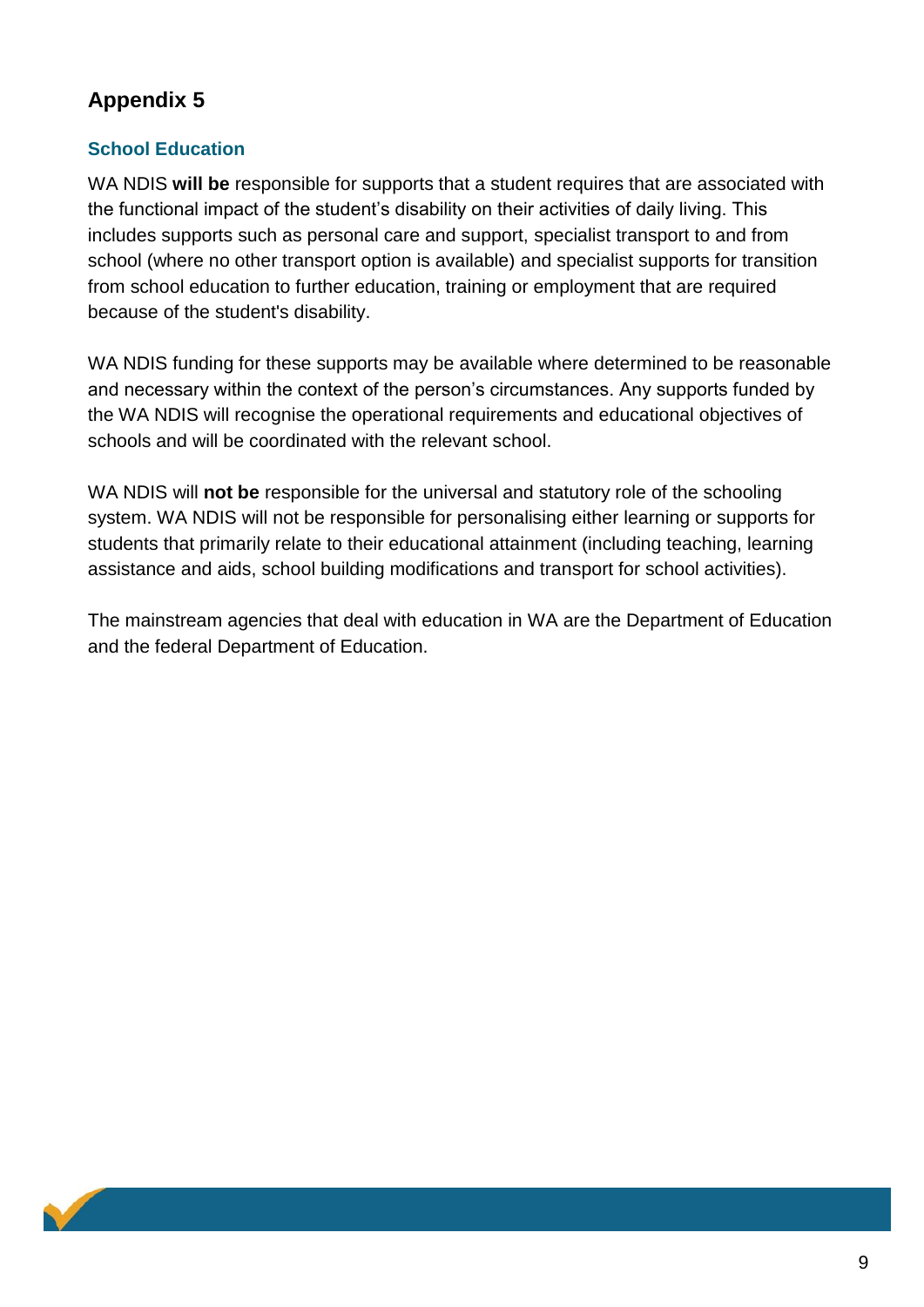#### **Higher Education and Vocational Education and Training (VET)**

Supports for vocational training and higher education are designed to assist the person with disability to develop new skills and qualifications and to find and retain employment. This may involve formal study with a TAFE or registered training organisation, open employment, volunteer work, work experience, or employment in an Australian Disability Enterprise.

WA NDIS **will be** responsible for supports that a student requires which are associated with the functional impact of the student's disability on their activities of daily living such as personal care and support, transport to and from the education or training facility. It can include specialist supports for transition from education or training to employment that are required because of the person's disability, consistent with the individualised approach to funding of WA NDIS. WA NDIS funding for these supports may be available where determined to be reasonable and necessary within the context of the person's circumstances.

WA NDIS will **not be** responsible for the learning and support needs of students that primarily relate to their education and training attainment (including teaching, learning assistance and learning specific aids and equipment, building modifications, transport between education or training activities) and general education to employment transition supports.

The mainstream agencies that are responsible for higher education and vocational education and training in WA are the Department of Training and Workplace Development and the federal Department of Education.

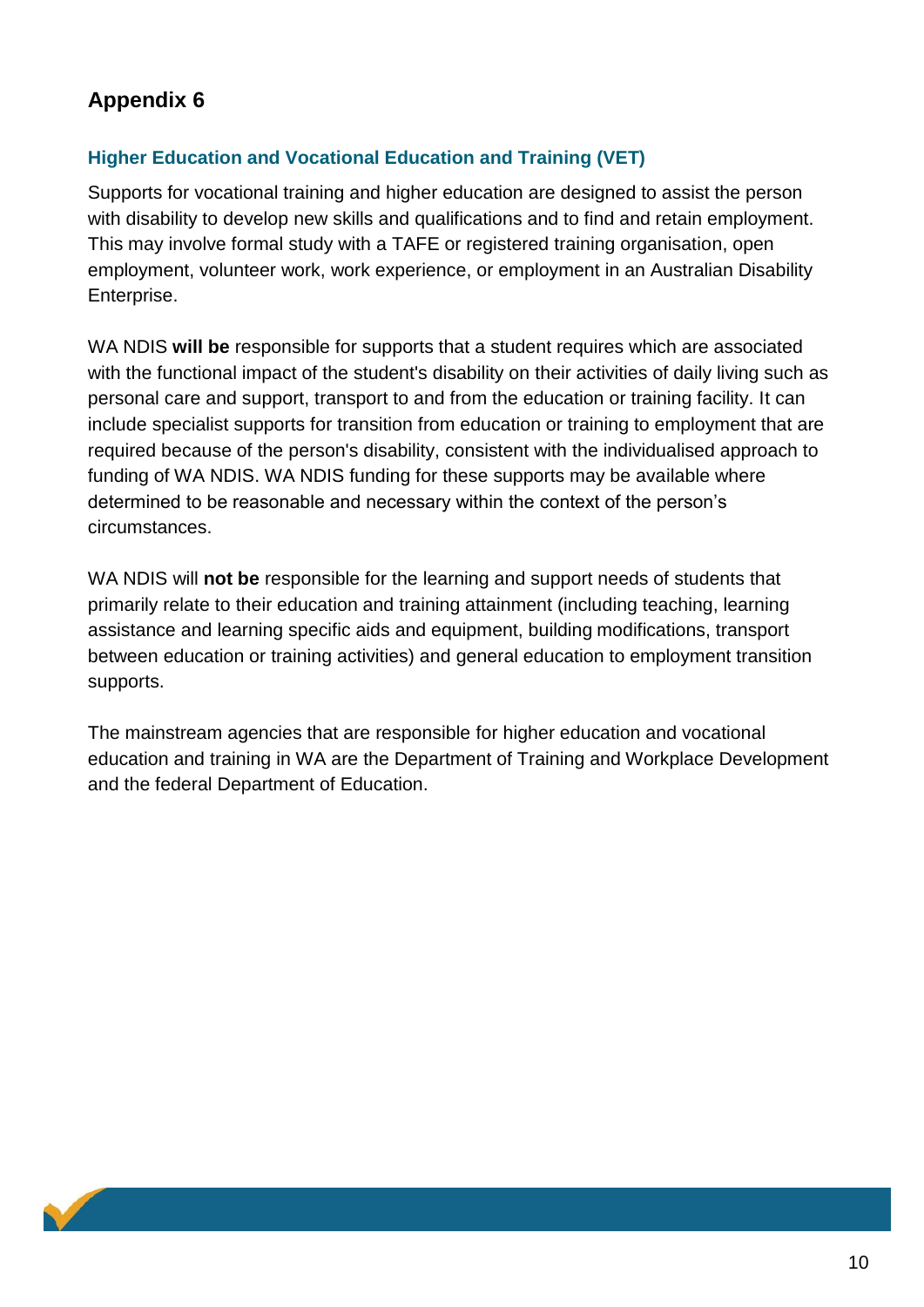### **Employment**

WA NDIS encourages a person with disability to participate in the Australian workforce, to the maximum extent that they are able, and in accordance with their goals and objectives, interests, skills and preferences.

WA NDIS **will be** responsible for supports related to daily living that a person would require irrespective of the activity they are undertaking (including personal care and support and transport to and from work) consistent with the individualised approach to funding that is part of WA NDIS.

WA NDIS will be responsible for frequent and ongoing supports that assist people with disability to take part in work where the person has work capacity and is unlikely to be able to find and retain work in the open market, including with the assistance of employment services.

WA NDIS will be responsible for individualised assistance to support a person with disability to transition into employment, where these support needs are required because of a disability. These needs are specially required as a result of a person's functional impairment, and may include training on dress, workplace relationships, communication skills, punctuality and attendance, and travelling to and from work for people with disability unable to use public transport.

WA NDIS funding for these supports may be available where determined to be reasonable and necessary within the context of the person's circumstances.

WA NDIS will **not be** responsible for:

- The funding or provision of employment services and programs, including both disability-targeted and open employment services to provide advice and support to:
	- people with disability to prepare for, find and maintain jobs
	- employers to encourage and assist them to hire and be inclusive of people with disability in the workplace (i.e. support, training and resources, funding assistance to help employers make reasonable adjustments, and incentives for hiring people with disability, e.g. wage subsidies).
- Work-specific support related to recruitment processes, work arrangements or the working environment in line with The Disability Discrimination Act 1992, including workplace modifications, work-specific aids and equipment, transport within work activities.

The mainstream agencies that are responsible for employment in WA are the Department of Training and Workplace Development the federal Department of Employment.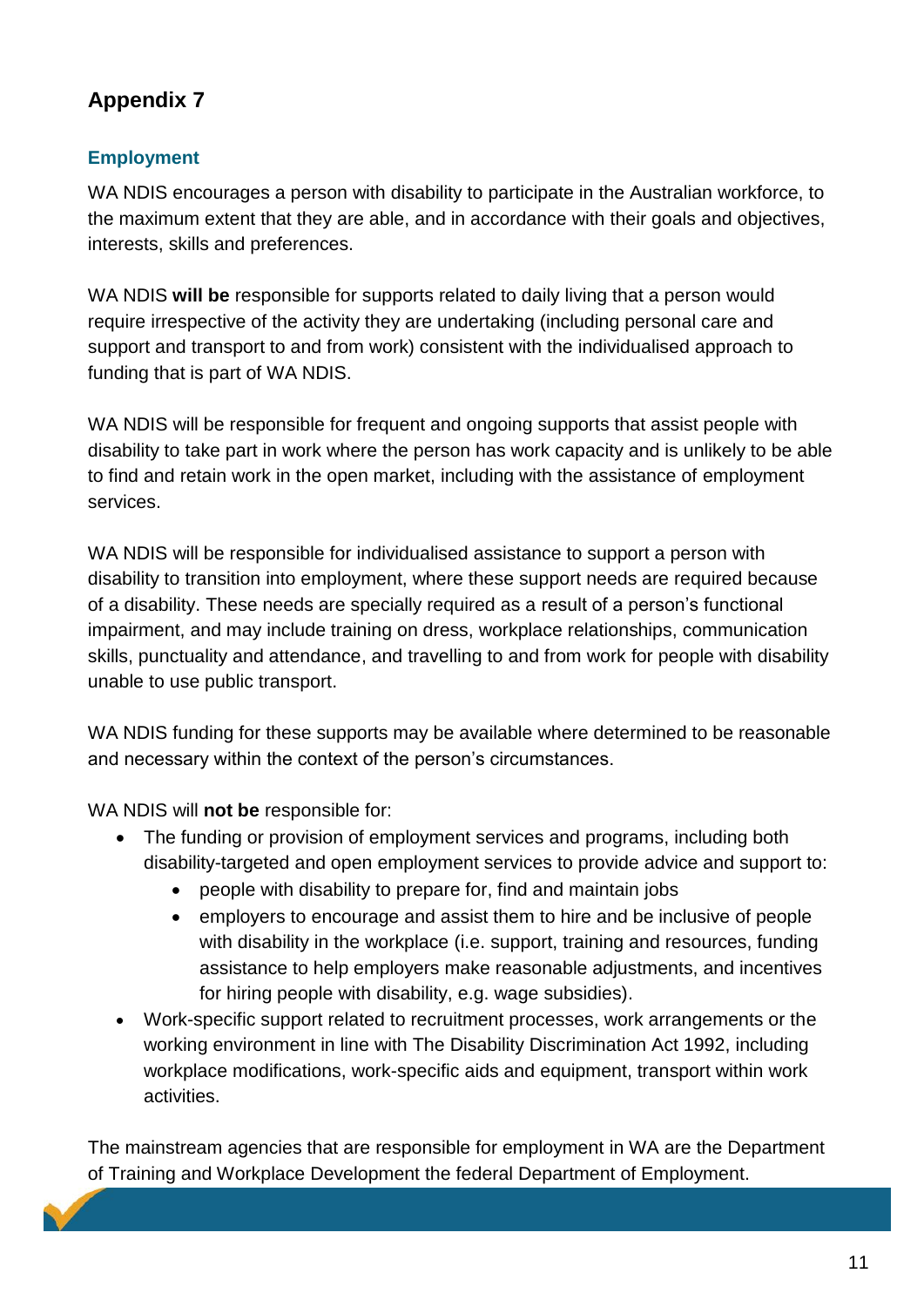#### **Housing and Community Infrastructure, Including Home Modifications**

WA NDIS **will be** responsible for:

- supports to assist a person with disability to live independently in the community, this includes building capacity to maintain a tenancy and support for appropriate behaviour management where the support is related to the impact of their functional capacity
- reasonable and necessary home modifications for a person in private dwellings and in some cases, existing public and community housing dwellings on a case-by-case basis, but not to the extent that it would compromise the responsibility of housing authorities to develop, maintain and refurbish stock that meets the needs of people with disability
- user costs of capital in some situations, where a person requires an integrated housing and support model and the cost of the accommodation component exceeds a reasonable contribution from individuals
- working with other parties to facilitate a range of appropriate housing options for people with disability and to coordinate streamlined services for individuals requiring both housing and disability services.

WA NDIS funding for these supports may be available where determined to be reasonable and necessary within the context of the person's circumstances.

WA NDIS **will not** be responsible for:

- the provision of accommodation for people eligible through existing allocation and prioritisation processes. This includes the provision of appropriate and accessible housing for people with disability, and responsibility to make reasonable adjustment and provide routine tenancy support. New publicly funded housing stock, where the site allows, are to incorporate universal design principles and liveable housing design standards
- housing and homelessness-specific services including homelessness prevention and outreach, or access to temporary or long term housing for people with disability who are homeless or at risk of homelessness
- the improvement of community infrastructure, such as the accessibility of the built and natural environment (including roads and footpaths) through planning and regulatory systems and through building modifications and reasonable adjustment where required
- encourage innovative models of affordable and accessible housing investment by private or corporate investors.

The mainstream agency that is responsible for housing in WA is the Department of Community Services.

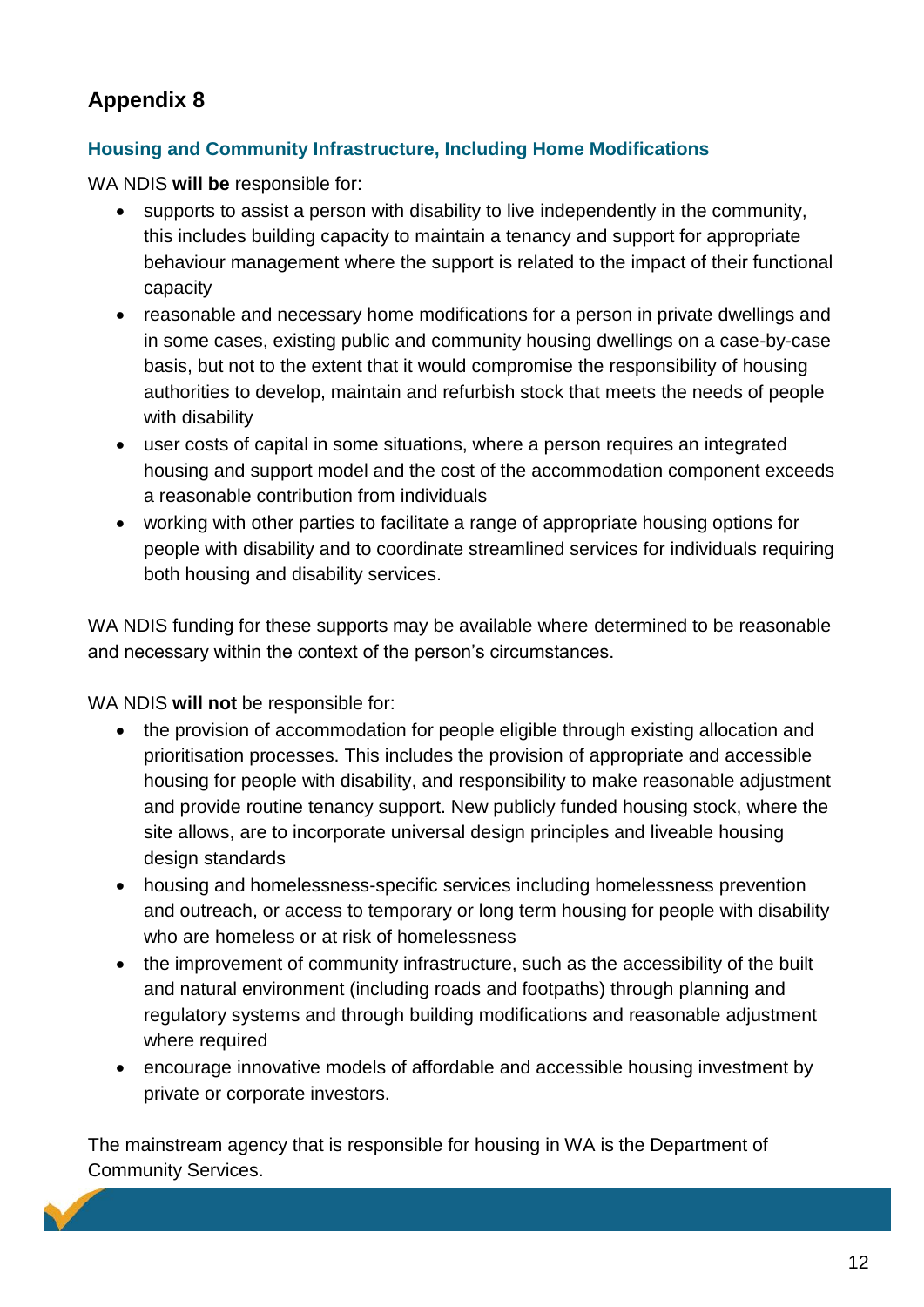#### **Transport, including vehicle modifications**

WA NDIS **will be** responsible for:

- supports for a person with disability that enable independent travel, including through personal transport-related assistive technology, or training to use public transport
- modifications to a private vehicle (i.e. not modifications to public transport or taxis)
- the reasonable and necessary costs of taxis or other private transport options for those not able to travel independently.

WA NDIS funding for these supports may be available where determined to be reasonable and necessary within the context of the person's circumstances.

WA NDIS **will not** be responsible for:

- ensuring that public transport options are accessible to a person with disability, including through the funding of concessions to people with disability to use public transport (including parties choosing to provide concessions for the total cost of transport)
- the provision of community transport services
- compliance with relevant non-discrimination legislation, including the Disability Standards for Accessible Public Transport
- transport infrastructure, including road and footpath infrastructure, where this is part of a universal service obligation or reasonable adjustment including managing disability parking and related initiatives.

The mainstream agencies that are responsible for transport in WA are the Public Transport Authority and the Department of Transport.

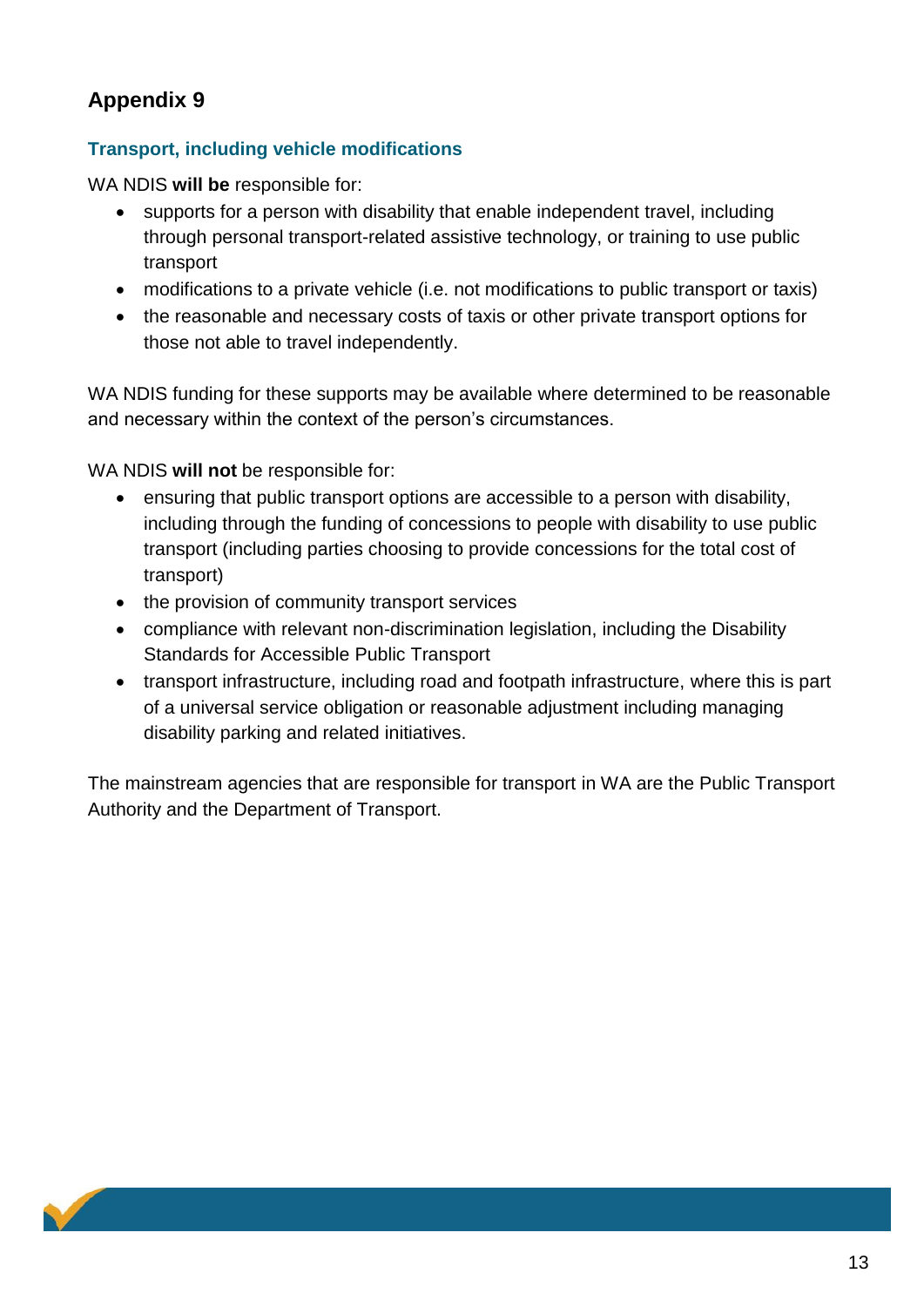### **Justice**

WA NDIS **will be** responsible for:

- funding the full range of supports related to the impact of the person's disability in a person's support package where the person is not serving a custodial sentence or other custodial order imposed by a court. WA NDIS will fund supports where the person is on bail or a community based order (where the community based order places controls on the person to manage risks to the individual or the community [except in the case of secure health facilities])
- reasonable and necessary supports delivered in custodial settings aimed at improving transitions from custodial settings to the community, where these supports are required as a result of the person's functional impairment and additional to supports required by others all in similar custodial settings
- where a person with disability is remanded in custody, funding for reasonable and necessary supports in the person's plan will continue to be available subject to the appropriateness and capacity for these supports to be provided in a custodial setting.

WA NDIS funding for these supports may be available where determined to be reasonable and necessary within the context of the person's circumstances.

WA NDIS **will not** be responsible for:

- meeting the needs of people with disability in line with the National Disability Strategy and existing legal obligations, including making reasonable adjustments in accordance with the Disability Discrimination Act
- ensuring the systems, supports and buildings are accessible for people with disability, including appropriate communication and engagement mechanisms, adjustments to the physical environment, assessable legal assistance and appropriate fee waivers
- the day to day care and support needs for a person with disability in custodial settings, including supervision, personal care and general supports which are also required by the general custodial population
- skill development and living skills to promote effective transition of people with disability out of custodial settings in line with supports offered to other people in custodial settings
- the operation of secure mental health facilities which are primarily clinical in nature.

The mainstream agency that is responsible for justice in WA is the Department of Justice.

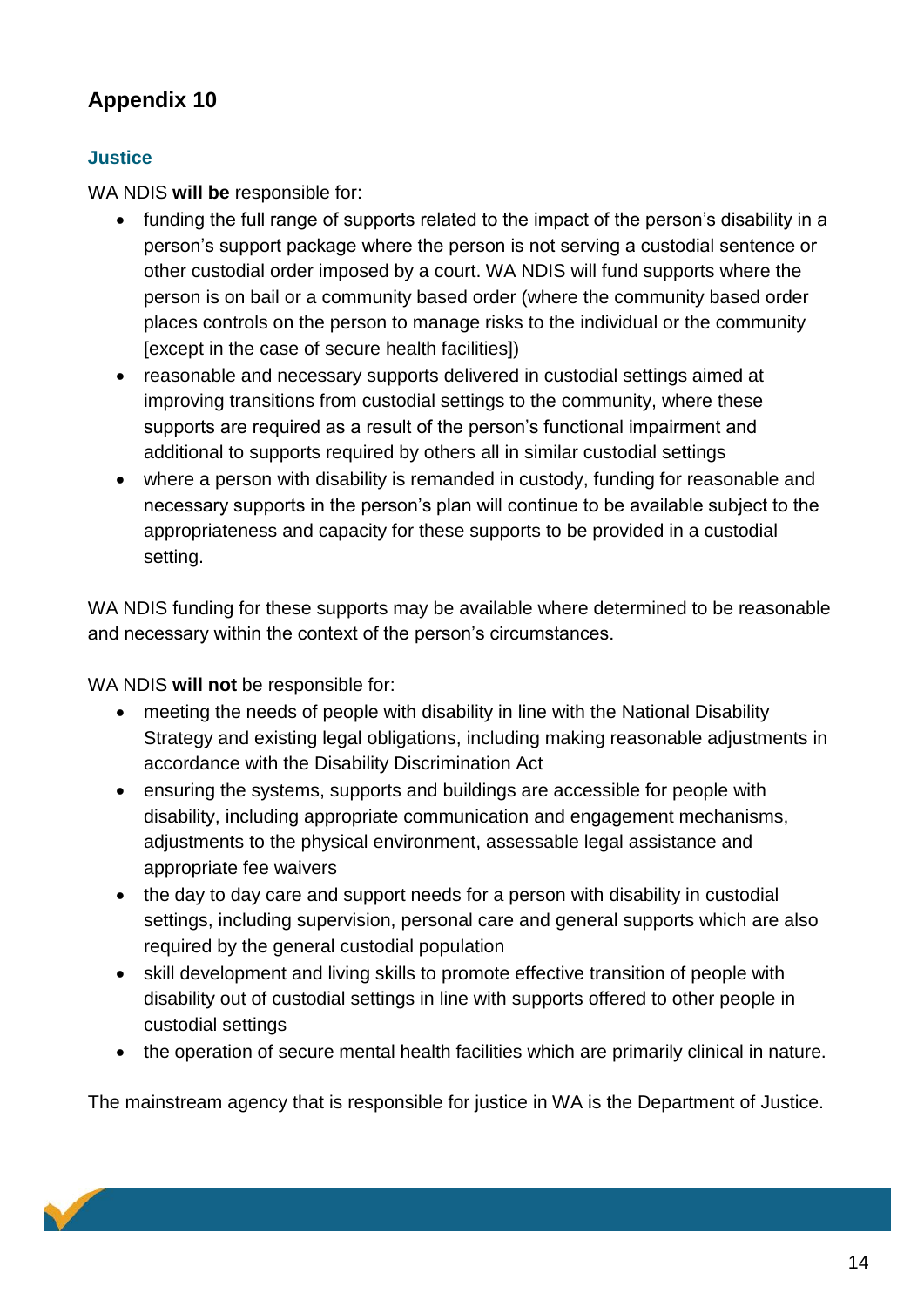### **Aged Care**

Once a person with disability turns 65 years of age, they can decide whether to continue to receive supports from WA NDIS system, or take up an aged care place.

Where the person decides to take up an aged care place, there will be a seamless transition between the two systems. The person will be supported by the Local Coordinator at all points during the transition to ensure they receive appropriate supports as they age.

WA NDIS **will be** responsible for supports consistent with the endorsed plan, unless and until the person chooses to permanently enter the aged care system. A person under 65 years of age with disability can choose to purchase support from an aged care provider and WA NDIS will fully meet reasonable and necessary support costs.

WA NDIS funding for these disability-related supports may be available where determined to be reasonable and necessary within the context of the person's circumstances.

The aged care system **will be** responsible for aged care and carer support services, including through subsidies and grants, industry assistance, training and regulation of the aged care sector, information assessment and referral mechanisms, needs-based planning arrangements and support for specific needs groups and carers.

The mainstream agencies that deal with aged care are the federal Department of Health and the federal Department of Human Services.

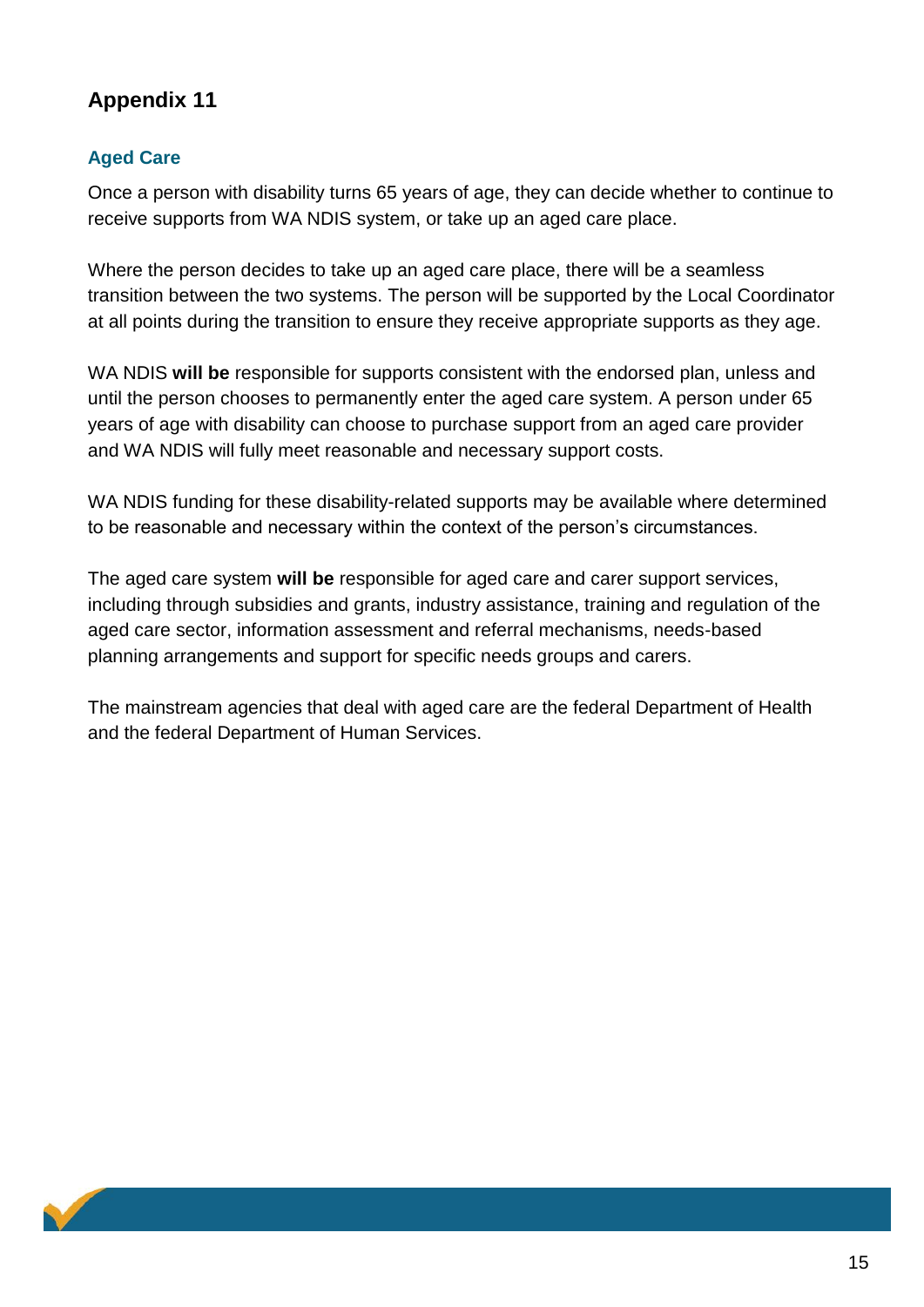#### **Other general supports – Household tasks**

WA NDIS will fund supports to achieve outcomes identified in the person's plan where determined to be reasonable and necessary within the context of the person's circumstances. Local Coordinators will have regard for the funding decision criteria contained in the WA NDIS Operational Policy – Funded Supports in the Plan – Reasonable and Necessary.

WA NDIS **will be** responsible for reasonable and necessary supports in the person's plan that are directly related to the impact of the person's disability on their life, for example, assistance with specialised equipment for household tasks.

WA NDIS **will not** be responsible for costs unrelated to a person's disability support needs, such as day-to-day living costs that are incurred by all members of the community, such as rent or groceries.

#### **Other general supports - Personal Care**

Personal care supports relate to assistance with or supervision of daily personal tasks. Support should complement and coordinate with informal supports.

Local Coordinators should consider how personal supports in the plan:

- maximise independence and functional skills
- are appropriate to the person's age and circumstances
- whether alternative arrangements / supports could meet these needs in a less intrusive manner. For example assistive technology may enable a person to complete tasks for themselves or the provision of training may increase the person's independence in the tasks.

Personal support for children within WA NDIS does not replace the usual care and supervision provided by parents to their children. Support can be provided to assist parents undertake their role where the level of care and supervision needed is beyond the level usually provided for children of that age. WA NDIS will fund supports for personal care where determined to be reasonable and necessary within the context of the person's circumstances.

WA NDIS **will not** pay family members to provide personal support, except in exceptional circumstances (see Family Members as Paid Support Workers Policy).

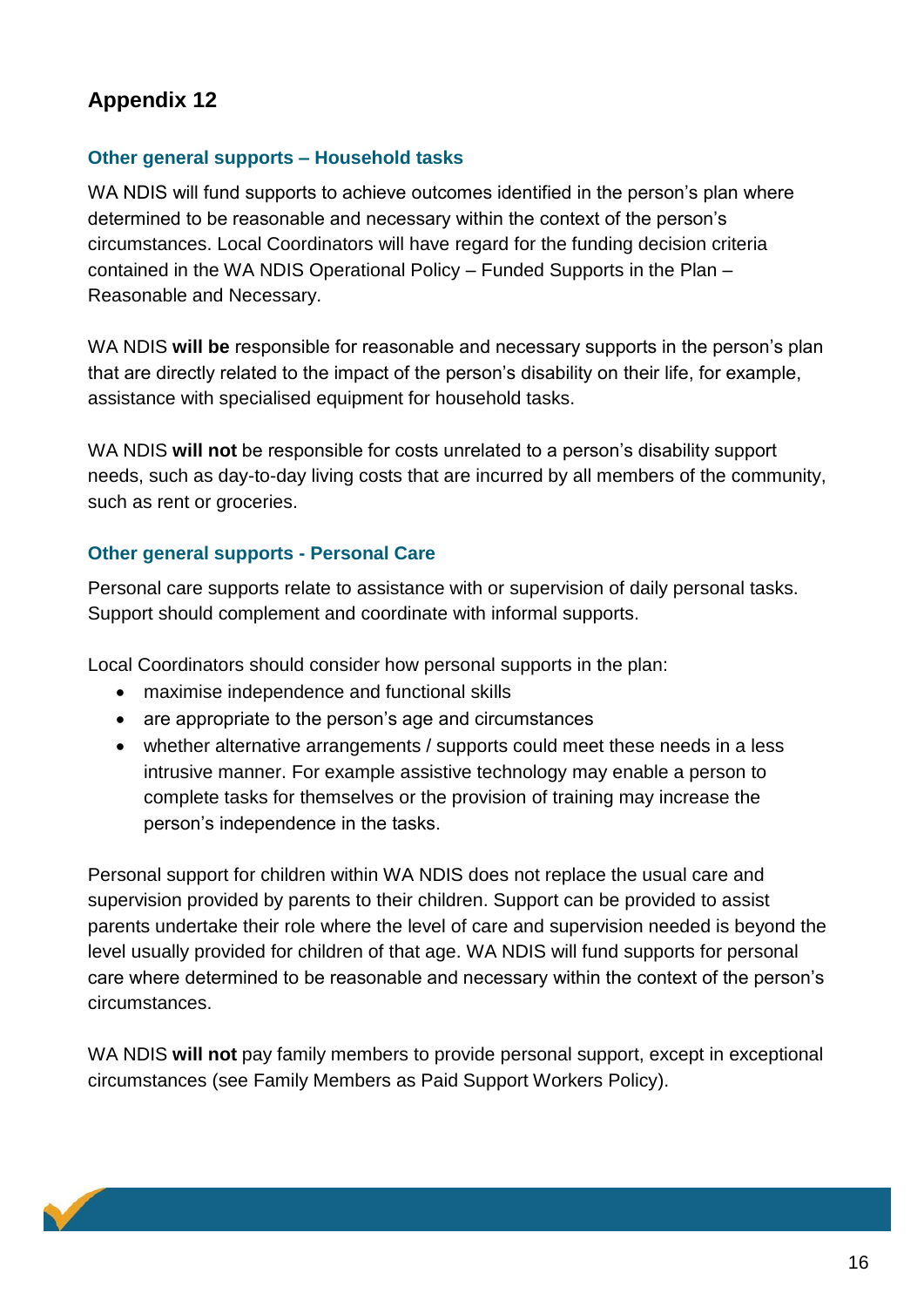#### **Other general supports - Recreation Supports**

WA NDIS recognises that recreation is highly valued as an important factor contributing to the quality of life of all people. Recreation is broadly defined as what people choose to do in their free time. The definition encompasses a wide range of recreation and leisure pursuits including sport, art and cultural activities, passive and active pastimes. The principal characteristics are that activities are freely chosen and undertaken by the individual in their free / leisure time.

Local Coordinators should consider the benefits of recreation supports in contributing to a person's strategies and goals through:

- enhancing the lives of people with disability through increased community participation and inclusion
- increased well-being and the development of new skills
- integrating recreation activity into community life.

WA NDIS will fund recreation supports that relate to the goals identified by the person in their plan where determined to be reasonable and necessary within the context of the person's circumstances, for example, greater social networks. For funding decision criteria, see WA NDIS Operational Policy – Funded Supports in the Plan – Reasonable and Necessary.

#### **Assistive Technology**

WA NDIS will fund a range of assistive technology products to enable the person with disability to better function in their homes and the community (including postural seating and wheelchairs, communication aids, transfer aids). This will include professional assessment, prescription, supply, repairs and maintenance to equipment due to regular wear and tear. WA NDIS will also fund delivery costs to the place of use, set up, and configuration with other equipment. WA NDIS funding for assistive technology will be approved where it has been determined to be reasonable and necessary within the context of the person's circumstances.

WA NDIS **will not** fund assistive technology related to the clinical treatment of health needs, rather than to independence and social or economic participation, with a principal purpose of managing health and preventing illness.

WA NDIS **will not** fund household items that are not related to the person's functional limitations and would be purchased normally by any other person.

#### **Prosthetic limbs**

WA NDIS **will** fund reasonable and necessary prosthetic limbs that are required due to disability and that are identified in agreed goals in the WA NDIS plan for the person with